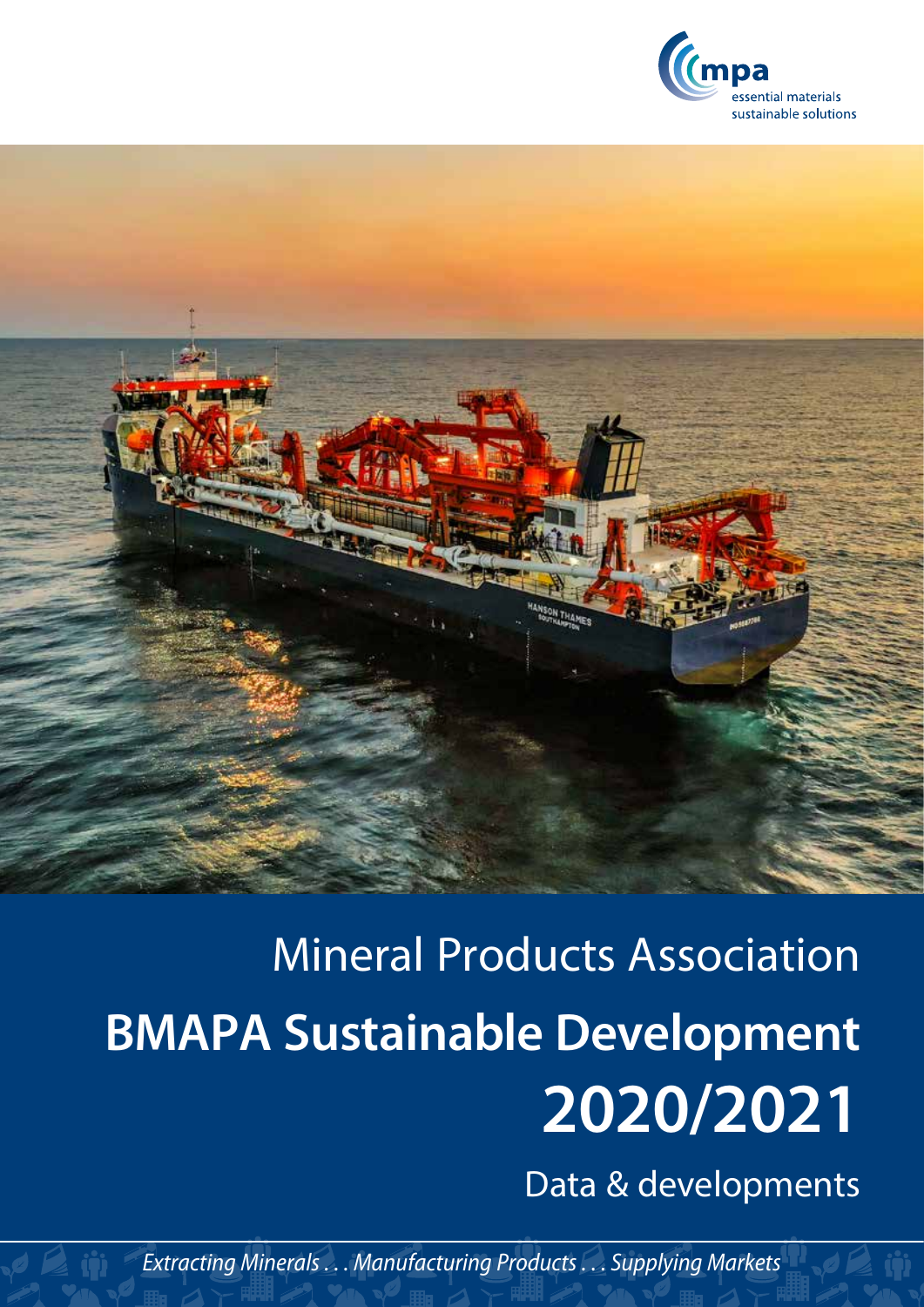# INTRODUCTION

The Mineral Products Association (MPA) is the trade association for the aggregates, asphalt, cement, concrete, dimension stone, lime, mortar, silica sand and other industrial mineral industries. With the merger of British Precast to become MPA Precast, and affiliation with the British Association of Reinforcement (BAR), Eurobitume, MPA Northern Ireland, MPA Scotland and the British Calcium Carbonate Federation, it has a growing membership of over 520 companies and is the sectoral voice for mineral products. MPA membership is made up of the vast majority of independent SME companies throughout the UK, as well as the 9 major international and global companies. It covers 100% of cement and lime production, 90% of aggregates production, 95% of asphalt and over 70% of ready-mixed and precast concrete production.

The British Marine Aggregate Producers Association (BMAPA) was formed in 1992 and comprises members of the Mineral Products Association with a marine interest. Marine sand and gravel plays an essential role supporting home construction markets, as well as contributing to the balance of payments through exports to Continental Europe. Marine aggregates also perform a strategic role in supporting large scale coast defence and beach replenishment projects – over 30 million tonnes being used for this purpose since the mid 1990's. The growing threat posed by sea level rise and increased storminess means marine sand and gravel will have an increasingly important role in helping to adapt the coastline to meet the challenges of climate change. The report for 2020/2021 draws on data provided by six BMAPA member companies who operate 14 of the 17 vessels working in UK waters.

# MPA STRATEGIC PRIORITIES

Following the launch of the MPA Charter in 2017, the 2021 Sustainable Development Report for the British Marine Aggregate Producers Association (BMAPA) has been produced to align with the 7 MPA strategic priorities to enable the Vision for 2025 to be achieved whereby mineral products are 'valued as an essential and economically, socially and environmentally sustainable industry of significance to the economy and our way of life'.

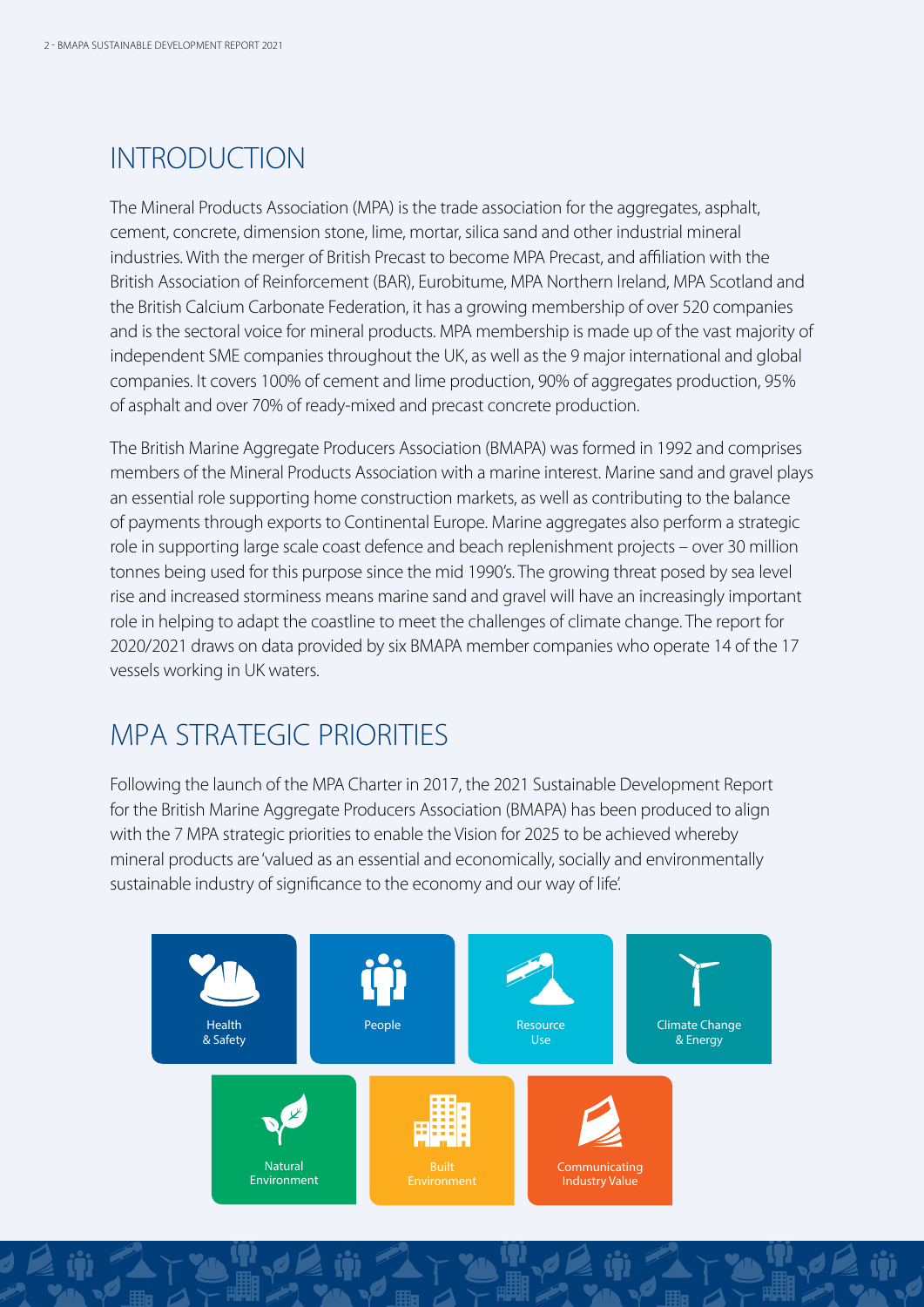## SUMMARY

The influence of the pandemic resulted in profound and unexpected impacts on society and the wider economy. The marine aggregate sector was not immune from these impacts, with the initial lockdown arrangements in the first half of 2020 resulting in a significant downturn in construction activity, with attendant impacts on the demand and supply of construction materials. This resulted in a number of vessels temporarily stopped between March and May until the construction activity picked up. However, when it did resume, aided by government recognising construction and the

supply chain that supported it, as an `essential activity', the pent-up demand meant that production levels in many parts of the country particularly London and the South East - rapidly returned. This level of recovery in market demand is reflected in the overall landing figures of marine aggregates used for construction in UK, with 12.1Mt during 2020, compared to 13.4Mt in 2019. The introduction of robust covidsecure working practices, with each ships' crew being protected as a `bubble' during their three-week trips on-board, helped to ensure that covid-related disruption was minimised.

| <b>KEY AREAS 2018</b>                | 2020                    | % Change | 2019                      | 2018                      | 2017                      | 2016                      |
|--------------------------------------|-------------------------|----------|---------------------------|---------------------------|---------------------------|---------------------------|
| Area of UK seabed                    | 867,000 km <sup>2</sup> |          | $867,000$ km <sup>2</sup> | $867,000$ km <sup>2</sup> | $867,000$ km <sup>2</sup> | $867,000$ km <sup>2</sup> |
| Area of seabed licensed for dredging | 1055 $km2$              | $-2.2%$  | $1079$ km <sup>2</sup>    | $1102$ km <sup>2</sup>    | $1057$ km <sup>2</sup>    | 934 $km^2$                |
| Area available to be worked          | $578$ km <sup>2</sup>   | $-0.2\%$ | $579$ km <sup>2</sup>     | 571 km <sup>2</sup>       | 552 km <sup>2</sup>       | 452 $km^2$                |
| Area dredged                         | 101 km <sup>2</sup>     | $-3.8\%$ | $105 \text{ km}^2$        | 97.87 km <sup>2</sup>     | $90.94 \text{ km}^2$      | $87.53$ km <sup>2</sup>   |

| <b>MARKET SUMMARY 2020</b>                       | 2020     | % Change | 2019     | 2018                | 2017     | 2016     |
|--------------------------------------------------|----------|----------|----------|---------------------|----------|----------|
| Total GB aggregates market                       | 220.7 Mt | $-11.5%$ | 249.5 Mt | 251.0 Mt            | 251.8 Mt | 247.3 Mt |
| Land-based aggregates                            | 146.5 Mt | $-10.6%$ | 163.8 Mt | 166.2 Mt            | 162.0 Mt | 162.7 Mt |
| Recycled & secondary aggregates                  | 62.3 Mt  | $-13.8%$ | 72.3 Mt  | 71.0 Mt             | 75.5 Mt  | 70.4 Mt  |
| Total marine aggregates production               | 18.0 Mt  | $-18.2%$ | 22.0 Mt  | 19.6 Mt             | 19.0 Mt  | 18.8 Mt  |
| Marine landings to GB aggregates market          | 12.1 Mt  | $-9.7\%$ | 13.4 Mt  | $13.7 \mathrm{M}$ t | 14.3 Mt  | 14.1 Mt  |
| Marine landings to European aggregates<br>market | $4.3$ Mt | $-8.5%$  | 4.7 Mt   | $4.1$ Mt            | 3.1 Mt   | $2.8$ Mt |
| Beach replenishment/contract fill                | 1.6 Mt   | $-59.0%$ | 3.9 Mt   | 1.9 <sub>Mt</sub>   | 1.6 Mt   | 2.0 Mt   |

| <b>MARKET CONTRIBUTION TO GB SAND</b><br><b>AND GRAVEL MARKET - 2020</b> | 2020              | % Change | 2019              | 2018                | 2017      | 2016    |
|--------------------------------------------------------------------------|-------------------|----------|-------------------|---------------------|-----------|---------|
| <b>Total GB Market</b>                                                   | 50.7 Mt           | $-12.4%$ | 57.9 Mt           | 62.9 Mt             | 61.8 Mt   | 63.0 Mt |
| Total England & Wales Market                                             | 46.0 Mt           | $-12.1%$ | 52.3 Mt           | 57.0 Mt             | 56.0 Mt   | 56.8 Mt |
| Marine Landings to England & Wales                                       | 12.1 Mt           | $-9.7\%$ | $13.4$ Mt         | $13.7 \mathrm{M}$ t | $14.3$ Mt | 14.1 Mt |
| Marine Landings to South East England                                    | 9.7 Mt            | $-11.0%$ | $10.9$ Mt         | $11.3$ Mt           | 11.6 Mt   | 11.7 Mt |
| Marine Landings to London & Thames Estuary                               | 7.1 Mt            | $-12.3%$ | 8.1 Mt            | 8.3 Mt              | 8.6 Mt    | 8.7 Mt  |
| Marine Landings to Wales                                                 | 0.7 <sub>Mt</sub> | 0%       | 0.7 <sub>Mt</sub> | $0.6$ Mt            | 0.7 Mt    | 0.7 Mt  |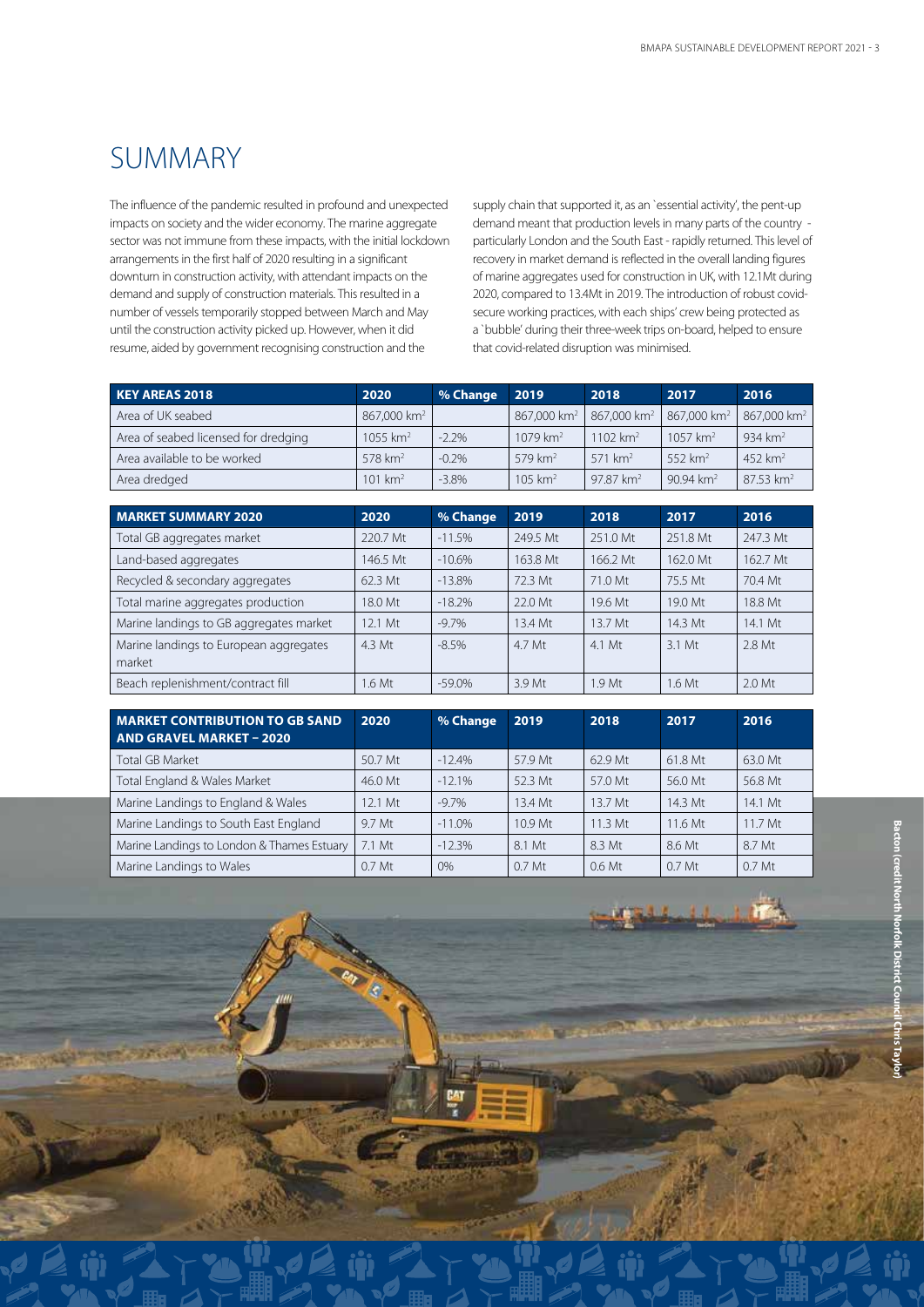

#### **OBJECTIVE 1: IMPROVE THE OCCUPATIONAL HEALTH AND SAFETY OF THE MARINE SECTOR'S EMPLOYEES**

#### **Key performance indicator: Working days lost through work-related injury**

|                              | 2020             | 2019             | 2018 | 2017             | 2016             |
|------------------------------|------------------|------------------|------|------------------|------------------|
| Number of Lost Time Injuries |                  |                  |      |                  |                  |
| Days lost through work-      | 100 (sea staff)  | 31 (sea staff)   |      | 12 (sea staff)   | 94 (sea staff)   |
| related injury               | 0 (office staff) | 0 (office staff) |      | 0 (office staff) | 0 (office staff) |

- **e** Health and safety remains the marine aggregate sectors top priority. Working under the recently launched 'Vision Zero', our ultimate aim will always be "zero harm" to our workforce;
- **The industry continues to collate and report Lost Time Injury** (LTI) and wider accident incidents on a monthly basis;
- l Sharing practical experiences, whether of accidents or 'near-hits', via BMAPA Safety Alerts remains a continuing

commitment, with 12 alerts during 2020 and 16 during 2021 contributing towards a total of 181 issued since the initiative commenced in 2007;

**Covid working restrictions have curtailed the ability to** deliver the marine 'Safer by Competence' and 'Safer by Leadership' commitments during 2020 and 2021, however it is expected that these will recommence during 2022.



#### **OBJECTIVE 2: IMPROVING EMPLOYEE DEVELOPMENT THROUGH VOCATIONAL TRAINING**

#### **Key performance indicator: Employment direct / indirect (office/ship crew)**

|              | 2020 | % Change | 2019 | 2018 | 2017 | 2016 |
|--------------|------|----------|------|------|------|------|
| Office staff | 56.5 | $-5.0\%$ | 59.5 | 60.5 | 59   | 53.5 |
| Sea staff    | 280  | $-0.7%$  | 289  | 304  | 306  | 334  |

#### **Key performance indicator: Training days per employee (total no of training days)**

|                        | 2020          | % Change      | 2019                 | 2018 | 2017 | 2016                    |
|------------------------|---------------|---------------|----------------------|------|------|-------------------------|
| Training days/employee | $\sim$<br>3.6 | $-2.9%$<br>-- | $\sim$ $\sim$<br>ر.ر | ⊥    | 6.   | $\Gamma$ $\cap$<br>ت. ب |

**OBJECTIVE 3: INCREASING THE TRANSPARENCY OF ACTIVITIES, AND MAINTAINING AND DEVELOPING FURTHER LIAISON WITH OTHER MARINE STAKEHOLDERS** 

#### **Marine Aggregate Extraction & the Fishing Industry**

A code of practice developed by BMAPA, the Marine Management Organisation (MMO) and The Crown Estate for the marine aggregate industry, is in place to minimise operational conflicts between aggregate dredging vessels and fishing vessels/activity – particularly the loss or damage of fishing gear. The code defines best practice for communication between marine aggregate operators and fisheries interests, both in advance of dredging operations commencing and while dredging operations are taking place. It also includes the liaison required in advance of undertaking survey operations associated with marine aggregate interests, particularly where these may extend outside the

boundaries of licensed areas or where the surveys are associated with a prospecting or application area that has yet to be licensed.

#### *http://www.bmapa.org/issues/other\_sea\_users.php*

During 2021, BMAPA established a regional approach to fisheries liaison to support more effective engagement and information exchange. A network of regional fisheries liaison contacts are in place to help cascade relevant information, such as planned survey works, changes to dredge areas or new marine licence applications, to local fishing interests in a more coordinated and consistent manner.

#### **Kingfisher Fortnightly Bulletin service**

Working in partnership with The Crown Estate, BMAPA continue to fund an electronic reporting arrangement for marine aggregate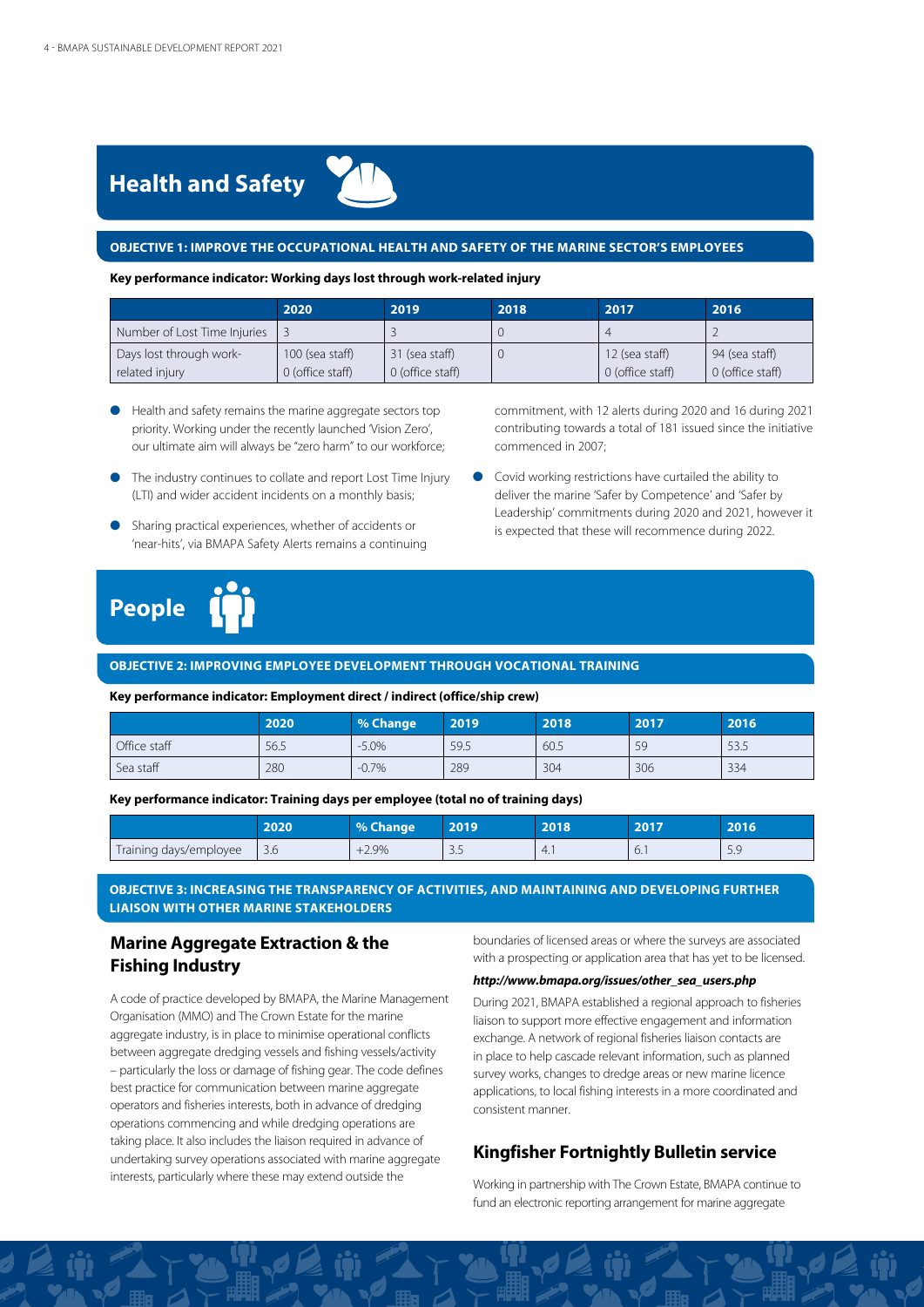specific issues through the Kingfisher Fortnightly Bulletin service, administered by Seafish. The service mirrors the equivalent arrangements already in place for the offshore oil & gas, renewable energy and offshore cable sectors, and allows information on



changes to active dredging zones, [c](https://kingfisherbulletin.org/ )ommencement of works on new licence areas, notification of survey works and navigation obstructions to be electronically Information Service circulated to fisheries interests.

#### **Current Working Area charts**

Since 2003, BMAPA has worked in partnership with The Crown Estate to produce twice-yearly current working area charts. These define the extent of the licence area within which dredging is permitted to take place – either through licence condition requirements or through voluntary measures introduced by operators - which are then enforced through analysis of the 'black box' Electronic Monitoring System data recorded by every marine aggregate dredger operating in UK waters.

Laminated versions of these charts are also widely circulated to local fisheries interests through the new regional liaison arrangements that are in place. This ensures other marine users are provided with the most up to date information on the extent of marine aggregate operations.

#### *http://www.bmapa.org/issues/other\_sea\_users.php*

#### **Area involved initiative**

BMAPA and The Crown Estate continue to report summary information on the extent of licensed and dredged area under their area involved initiative



which commenced in 1999. The annual 'area involved' report for activity in 2020 represents the 23rd produced, and the spatial data generated by this ongoing initiative continues to be a valuable reference for the extent and intensity of marine aggregate operations and how these have changed over time.

#### **Upgraded Electronic Monitoring System (EMS)**

The original EMS, introduced in 1993, was a PC based solution that operated alongside a variety of sensors attached to dredging equipment. Since 2018, a bespoke EMS system has been required for all marine aggregate dredgers operating in UK waters, comprising a secure black box that utilises a simple, stable operating system. An independent differential GPS is used to track vessel position, while an independent acoustic sensor indicates vessel dredging status with data recorded every 10 seconds – three times more frequently than the original system.

The EMS automatically records the date, time and location of all dredging activities, and the data logs generated are encoded for security purposes and analysed by The Crown Estate to ensure compliance with both marine licence conditions and the terms of their commercial agreements.

### **Resource Use**



**OBJECTIVE 1 – MAINTAIN AND IMPROVE PROFITABILITY IN ORDER TO PROVIDE FOR CONTINUING INVESTMENT AND EMPLOYMENT**

#### **Key performance indicator: Annual marine production**

|                                  | 2020    | % Change | 2019    | 2018    | 2017      | 2016    |
|----------------------------------|---------|----------|---------|---------|-----------|---------|
| Total (Crown Estate Figures)     | 18.0 Mt | $-18.2%$ | 22.0 Mt | 19.6 Mt | 19.0 Mt   | 18.8 Mt |
| <b>BMAPA</b> reported production | 10.6 Mt | $-17.2%$ | 12.8 Mt | 12.6 Mt | $13.6$ Mt | 13.5 Mt |

**Key performance indicator: National/regional contribution to supply**

|                                | 2020              | % Change  | 2019               | 2018              | 2017              | 2016              |
|--------------------------------|-------------------|-----------|--------------------|-------------------|-------------------|-------------------|
| Landings to England & Wales    | 12.1 Mt           | $-9.7%$   | 13.4 Mt            | 13.7 Mt           | 14.3 Mt           | 14.1 Mt           |
| Landings to South East England | 9.7 Mt            | $-11.0%$  | 10.9 <sub>Mt</sub> | $11.3 \text{ Mt}$ | 11.6 Mt           | 11.7 Mt           |
| Landings to Wales              | 0.7 <sub>Mt</sub> | $0\%$     | 0.7 <sub>Mt</sub>  | $0.6$ Mt          | 0.7 <sub>Mt</sub> | 0.7 <sub>Mt</sub> |
| Beach replenishment/ Fill      | 1.6 Mt            | $-59.0\%$ | 3.9 Mt             | 1.9 <sub>Mt</sub> | $1.6$ Mt          | 2.0 Mt            |
| Exports                        | 4.3 Mt            | $-8.5%$   | 4.7 Mt             | 4.1 Mt            | 3.1 Mt            | 2.8 Mt            |

**lacks** Total marine aggregate production reduced by 18.2% in 2020. This reflected a combination of factors, including reductions in the demand for construction materials as a consequence of Covid restrictions in Q2 and a significant reduction in the volume of material supplied for beach replenishment/fill compared to 2019.

be seen in the reduction in landings in both England and Wales (-9.7%) and also exports to the near-continent (-8.5%).

Reported production from BMAPA members (-17.2%) very much reflects the impact of lockdown restrictions during Q2 2020, when a number of vessels were either temporarily laid up or working intermittently due to a significant reduction in construction activity.

The impact of Covid on construction material demand can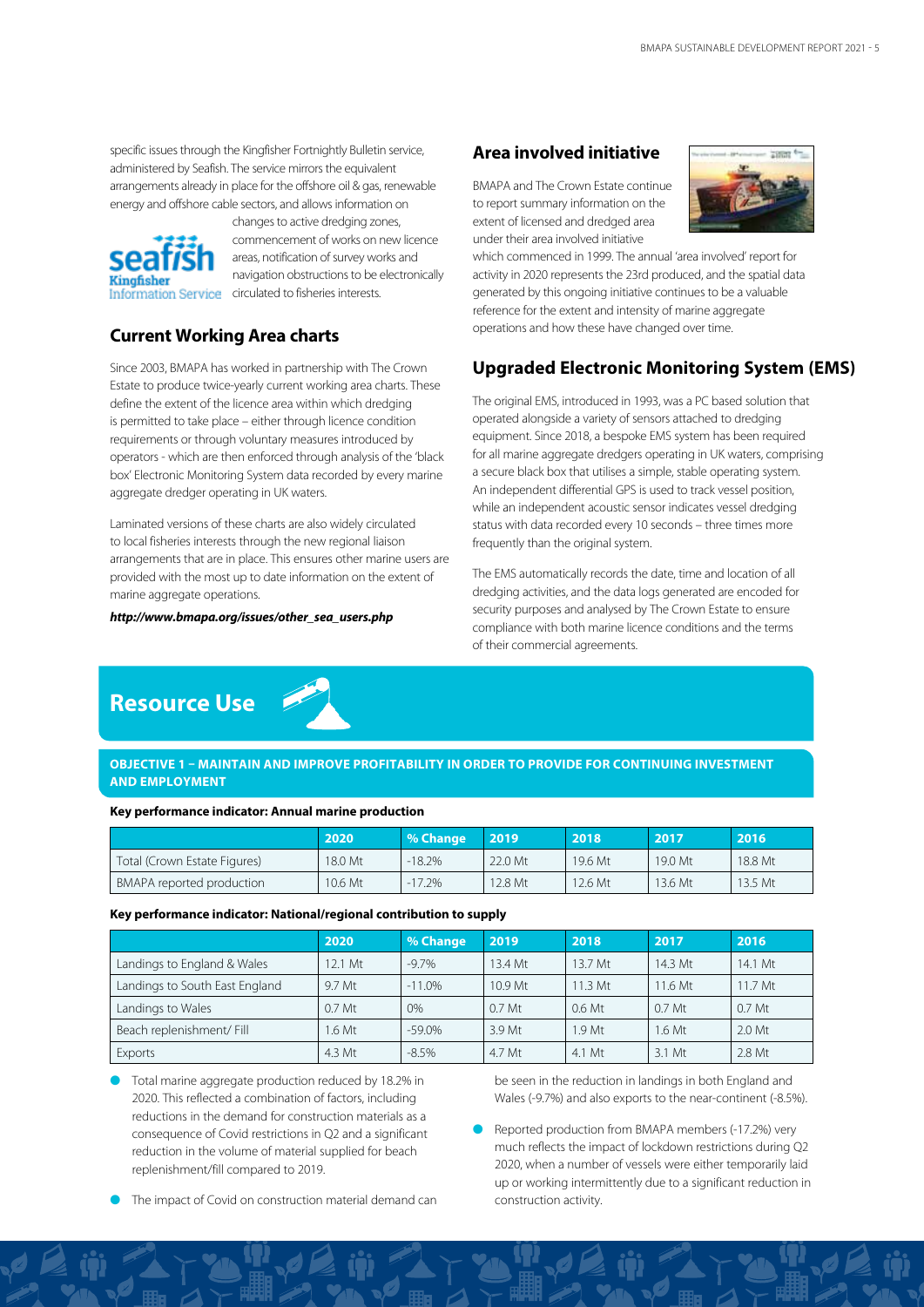#### **OBJECTIVE 2 – MAINTAIN AND INCREASE INVESTMENT IN DREDGERS AND DREDGING TECHNOLOGY IN ORDER TO IMPROVE EFFICIENCY AND ENVIRONMENTAL PERFORMANCE**

#### **Key performance indicator: Profile of age/capability of dredging fleet**

|                                         | 2020 | % Change | 2019                  | 2018                 | 2017                 | 2016 <sup>1</sup>                     |
|-----------------------------------------|------|----------|-----------------------|----------------------|----------------------|---------------------------------------|
| . Average age of dredging fleet (years) | 24.6 | $+4.5%$  | $\cap$ $\cap$<br>29.0 | $\cap$<br>$\angle$ . | $\sim$ $\sim$<br>LL. | $\sim$ $\sim$<br>$\sim$ $\sim$ $\sim$ |

17 vessels were operated by BMAPA members at the end of 2020, with an average age of 24.6 years.

l Over the period 2019-2020, two vessels were permanently laid up, representing a loss of 6,250t production capacity.

#### **Key performance indicator: Investment in vessels/technology over previous five years**

|                                     | 2020  | % Change  | 2019  | 2018  | 2017  | 2016  |
|-------------------------------------|-------|-----------|-------|-------|-------|-------|
| Capital expenditure in existing     | £0.4M | $-55.6\%$ | £0.9M | f0.7M | £6.0M | £1.5M |
| vessels (not including maintenance) |       |           |       |       |       |       |

|                              | 2020  | <sup>1</sup> % Change | 2019 | 2018 | 2017   | 2016  |
|------------------------------|-------|-----------------------|------|------|--------|-------|
| Five-year rolling investment | £9.5M | 14.4%                 | .1M  | 1.1M | £13.7M | £8.7M |

Although the rolling five-year investment total decreased in 2020, two new-build vessels have been commissioned, with one entering service in 2021 and the other expected to enter into service in 2022.

 $\bullet$  The capital cost for the new-build vessels is not included in the rolling totals, but represents a combined investment of >£70M.

#### **OBJECTIVE 3 – MINIMISE THE SCREENING ACTIVITY IN THE PRODUCTION PROCESS**

#### **Key performance indicator: Tonnes landed per hour dredged**

|                             | 2020      | % Change | 2019       | 2018       | 2017       | 2016         |
|-----------------------------|-----------|----------|------------|------------|------------|--------------|
| Marine aggregate production | 10.6 Mt   | $-17.2%$ | 2.8 Mt     | 12.6 Mt    | 13.6 Mt    | $13.5 \, Mt$ |
| Hours dredged               | 9.623 hrs | $-10.3%$ | 10.731 hrs | 11.797 hrs | 13,070 hrs | 13,318 hrs   |
| Tonnes landed/hour dredged  | .106t/hr  | $-7.4\%$ | .195t/hr   | 1.069t/hr  | 1041t/hr   | 1014t/hr     |

The reduction in tonnes landed and hours dredged reflects the reduced level of demand for construction materials during 2020 as a whole.

#### **OBJECTIVE 4 – DEVELOP AND PROMOTE BEST PRACTICE FOR RESOURCE MANAGEMENT**

The marine aggregate sector continues to employ best practice guidance and methodologies to support resource management. This ensures that the sand and gravel resources being extracted meet the requirements of the markets and end-uses they support, and operations are undertaken in compliance with their regulatory licences.

These principles are applied to all marine licences, through a set of standard conditions that relate to marine aggregate extraction.

This includes a requirement for the marine licence area to correspond to the extent of the commercially viable resource that is being targeted, and for resource areas of veneer thickness (less than 0.5m) to be identified, and for suitable exclusion zones to be introduced to prevent them being dredged in order to support the ecological recovery of the dredged area.

Collectively, these steps ensure that the area of seabed that is licensed for marine aggregate extraction continues to be minimised, in line with industry best practice and the 'Area Involved' commitment, and that dredging operations only take place where the commercially viable sand and gravel resources are sufficiently thick so as not to expose underlying bedrock sediments.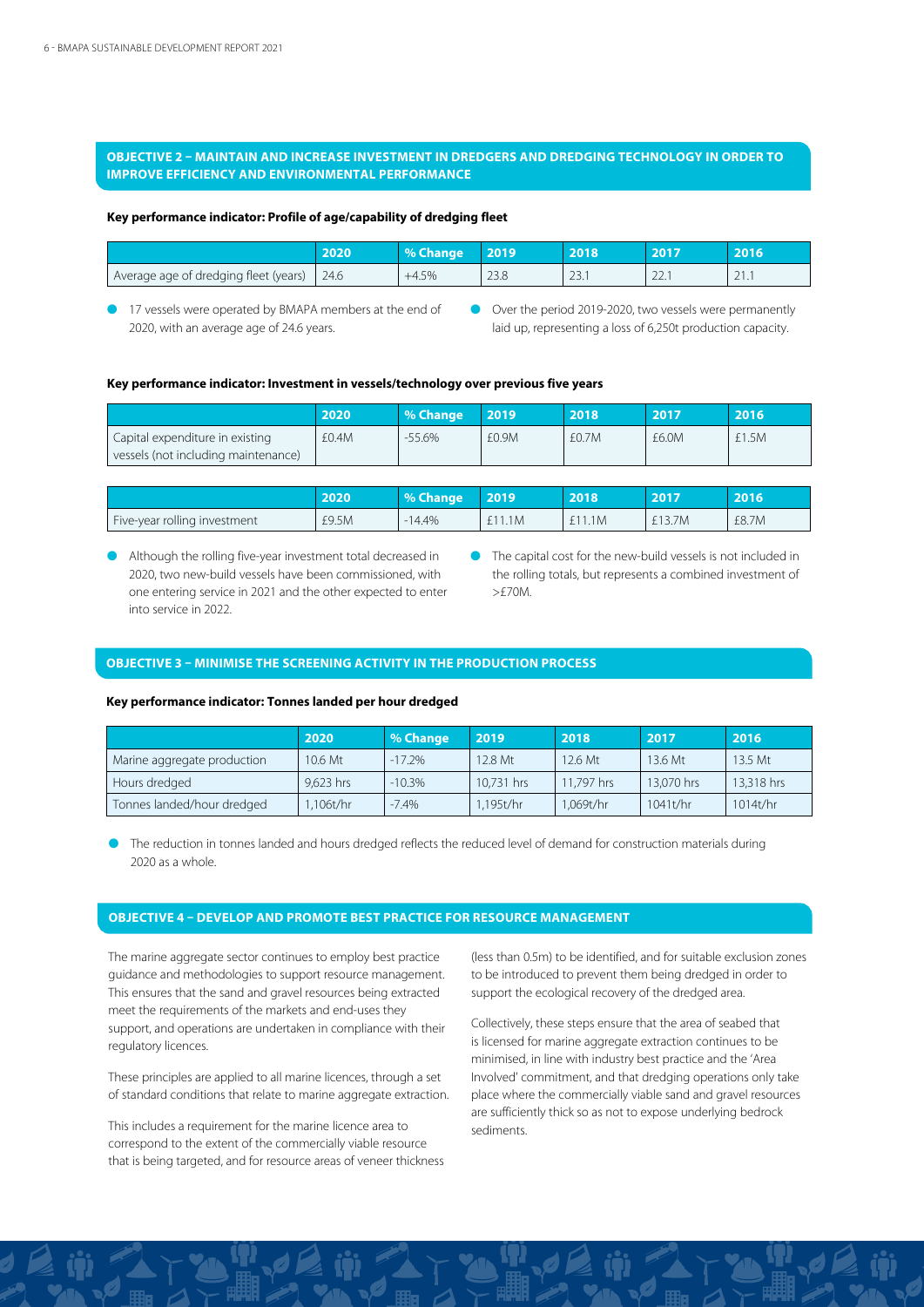### **Climate Change and Energy**

#### **OBJECTIVE 1 – REDUCE THE IMPACT OF ATMOSPHERIC EMISSIONS RELEASED THROUGH THE PRODUCTION AND TRANSPORT PROCESSES**

#### **Key performance indicator: Marine Gas Oil (MGO) consumed per tonne landed**

|                             | 2020                | % Change | 2019        | 2018        | 2017        | 2016                |
|-----------------------------|---------------------|----------|-------------|-------------|-------------|---------------------|
| Total MGO                   | 25.503t             | $-9.5%$  | 28.179t     | 28.251t     | 29.659t     | 29.901t             |
| Marine aggregate production | $10.6 \mathrm{M}$ t | $-17.2%$ | $12.8$ Mt   | $12.6$ Mt   | 13.6 Mt     | $13.5 \, \text{Mt}$ |
| MGO/tonne landed            | $2.40$ kg/t         | $+9.1%$  | $2.20$ kg/t | $2.24$ kg/t | $2.18$ kg/t | $2.21$ kg/t         |

#### Key performance indicator: CO<sub>2</sub> emissions

|                                 | 2020     | % Change | 2019     | 2018      | 2017     | 2016                |
|---------------------------------|----------|----------|----------|-----------|----------|---------------------|
| Total CO <sub>2</sub> emissions | 81,355t  | $-9.5%$  | 89,890t  | 90.120t   | 94.614t  | 95.384t             |
| Marine aggregate production     | 10.6 Mt  | $-17.2%$ | 12.8 Mt  | $12.6$ Mt | 13.6 Mt  | $13.5 \, \text{Mt}$ |
| CO /tonne landed                | 7.65kg/t | $+9.1%$  | 7.01kg/t | 7.15kg/t  | 6.96kg/t | 7.06kg/t            |

(The calculation from MGO tonnes to CO<sub>2</sub> tonnes has been made using a conversion factor taken from DEFRA (2008) Guidelines to DEFRA's Greenhouse Gas Conversion Factors for Company Reporting. Department for Environment, Food and Rural Affairs, London. Accessed from: http://www.defra.gov.uk/environment/business/reporting/conversion-factors.htm)

l While reported marine aggregate production reduced by 17.2% during 2020, the corresponding reductions in total fuel oil consumption and CO<sub>2</sub> emissions reported by BMAPA operators were only around 9%. This can be explained because although several vessels were laid up during Q2, they remained under power. Meanwhile the vessels that remained operational were having to supply a wider range of markets, necessitating longer steaming times.

#### **OBJECTIVE 2 – MAXIMISE THE EFFICIENT USE OF THE DREDGING FLEET**

#### **Key performance indicator: tonnes landed per kilometre travelled**

|                             | 2020       | % Change | 2019       | 2018       | 2017               | 2016      |
|-----------------------------|------------|----------|------------|------------|--------------------|-----------|
| Total km steamed            | 755,904 km | $-20.8%$ | 954.372 km | 902.403 km | 970.211 km         | 1.0 M km  |
| Marine aggregate production | $10.6$ Mt  | $-17.2%$ | 12.8 Mt    | $12.6$ Mt  | $13.6 \mathrm{Mt}$ | 13.5 Mt   |
| Tonnes landed/km steamed    | 14.08t/km  | $+4.7%$  | 13.44t/km  | 13.97t/km  | 14.0t/km           | 13.48t/km |

l The reduction in total distance steamed broadly corresponds to the reduction in reported production during 2020. The fact the two are not more closely aligned suggests that vessels were having to steam further to supply markets – which is thought to reflect the more limited production capacity available during Q2 2020.

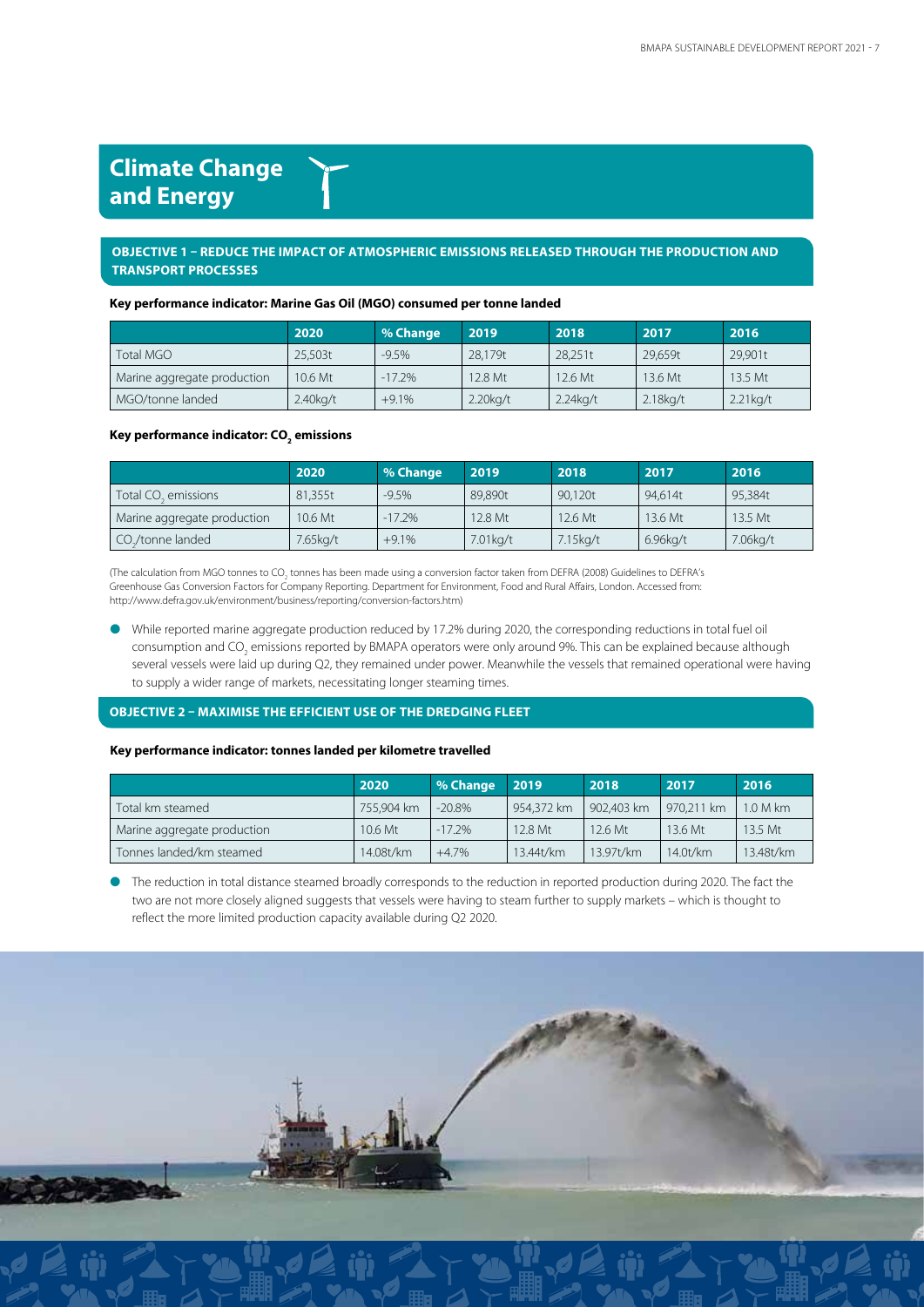### **Natural Environment**

#### **OBJECTIVE 1 – MINIMISE THE SPATIAL FOOTPRINT OF DREDGING OPERATIONS THROUGH RESPONSIBLE AND EFFECTIVE MANAGEMENT**

|                                                 | 2020                | % Change  | 2019                   | 2018                | 2017                | 2016                  |
|-------------------------------------------------|---------------------|-----------|------------------------|---------------------|---------------------|-----------------------|
| Area of seabed licensed for dredging            | 1055 $km^2$         | $-2.2%$   | $1079$ km <sup>2</sup> | 1102 $km^2$         | 1057 $km^2$         | 934 $km^2$            |
| Active Dredge Area                              | $578 \text{ km}^2$  | $-0.2\%$  | $579 \text{ km}^2$     | 571 km <sup>2</sup> | 522 km <sup>2</sup> | 452 km <sup>2</sup>   |
| Area dredged                                    | 101 km <sup>2</sup> | $-3.8\%$  | $105 \text{ km}^2$     | $97.9 \text{ km}^2$ | $90.9 \text{ km}^2$ | 87.5 km <sup>2</sup>  |
| Area of seabed where 90% dredging occurs        | 42.0 $km^2$         | $-0.5%$   | 42.2 $km^2$            | 39.5 $km^2$         | $38.3 \text{ km}^2$ | 33.9 $km^2$           |
| Area of seabed dredged for more than 1.25 hours | 5.1 $km2$           | $-19.0\%$ | $6.3 \text{ km}^2$     | $6.3 \text{ km}^2$  | $7.4 \text{ km}^2$  | $7.5$ km <sup>2</sup> |

#### **OBJECTIVE 2 – MAINTAIN AND DEVELOP THE INDUSTRY CONTRIBUTION TOWARDS THE UNDERSTANDING OF MARINE SAND AND GRAVEL HABITATS**

#### **Regional Monitoring & Management**

The marine aggregate industry continues to deliver the Regional Seabed Monitoring Plan (RSMP) approach, developed in partnership with Defra, the Marine Management Organisation, Welsh Government and The Crown Estate. This methodology focusses compliance effort on the status of seabed sediments in order to determine their ability to biologically recover once extraction activities have ended.

The RSMP approach now forms part of the standard compliance conditions that apply to all marine licences for marine mineral extraction. The timing of these requirements have been aligned across the dredging regions, and regional associations have been established by the industry to manage the regional-scale monitoring surveys that are now being delivered.

As well as seabed sampling surveys, the regional monitoring approach incorporates the standard multi-beam echo sounder and side scan sonar surveys that are routinely required across licence areas as part of the compliance regime.

Regional surveys deliver a more consistent and scientifically robust approach to compliance monitoring, and the RSMP process has also demonstrated opportunities for significant savings in time, effort and cost through the adoption of a more coordinated approach.

During 2021, regional monitoring surveys were undertaken across the Anglian and Outer Thames while in 2020, regional monitoring surveys were completed across the East English Channel and South coast.

#### **Marine Protected Area Network**

BMAPA and its member companies have continued to play a full and constructive role in the development of a network of Marine Protected Areas in UK seas, including the Marine Conservation Zone process that has been taking place in English waters and the process to identify Highly Protected Marine Areas.

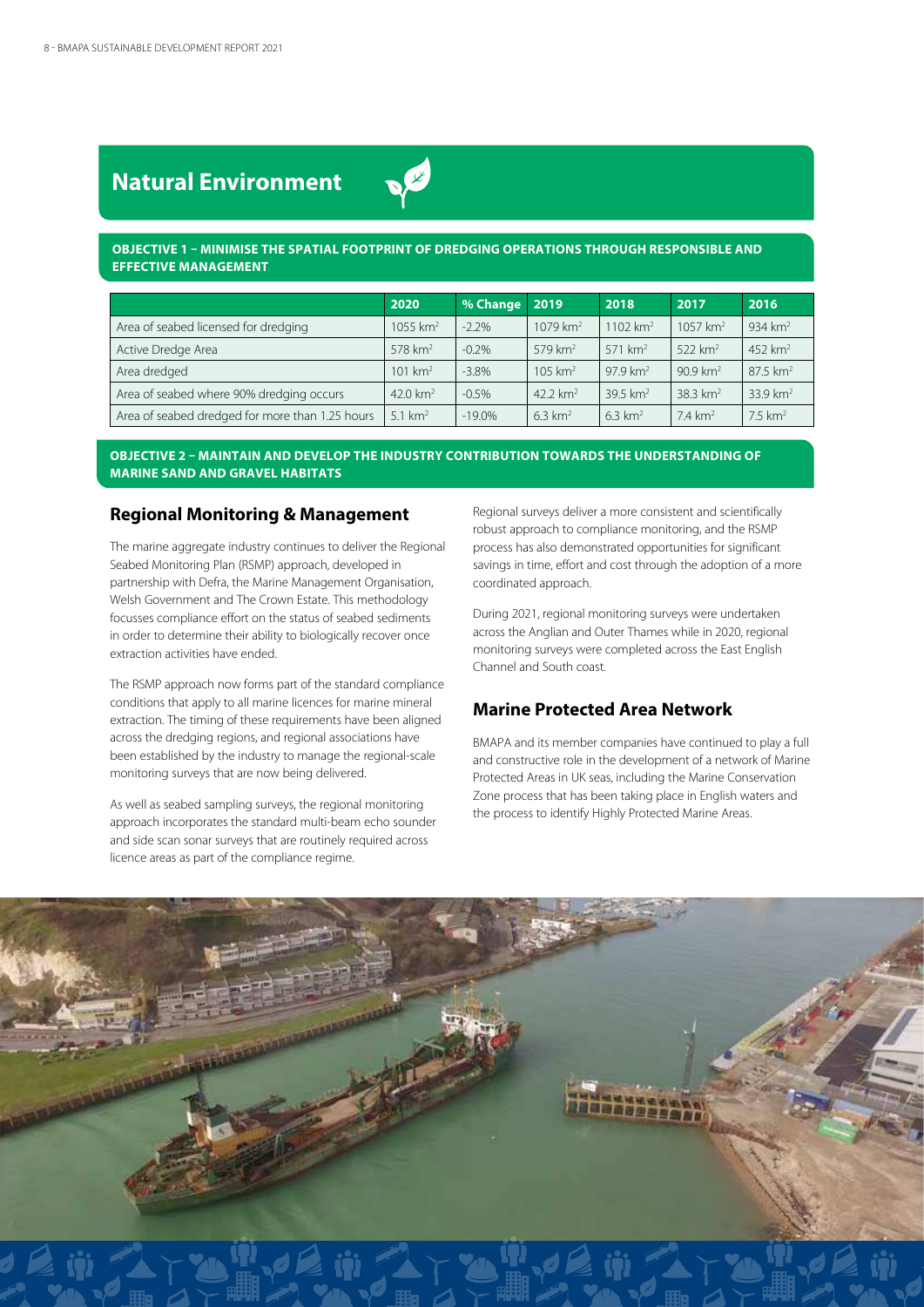#### **OBJECTIVE 3 – MAINTAIN AND DEVELOP INDUSTRY CONTRIBUTION TOWARDS THE UNDERSTANDING OF BRITAIN'S MARINE HISTORIC ENVIRONMENT**

The archaeological reporting protocol that was originally developed by BMAPA and Historic England's predecessor organisation to enable archaeological finds encountered during marine aggregate operations (either on board dredgers or at the wharves) continues to be delivered through an implementation service provided by Wessex Archaeology, co-funded by BMAPA and The Crown Estate. The service allows finds recovered by industry staff to be identified and assessed for their significance by heritage experts, and where necessary for appropriate mitigation to be introduced on production licence areas to protect previously unknown sites of importance, for example aircraft crash sites. Where appropriate, finds are reported to the Receiver of Wreck (items of wreck) or the Ministry of Defence (aircraft wreckage) and all finds are reported to the National Record of the Historic Environment and the appropriate local Historic Environment Record.

Since the protocol was introduced in 2005, over 2,200 individual finds have been reported by marine aggregate industry staff. During the reporting period 2020/21, 37 reports were submitted covering 123 individual items ranging from medieval cannonballs and more modern ordnance to aircraft wreckage and faunal

remains. The implementation service includes an annual report which details every find reported during the reporting year, and comments on trends emerging over time.

To support the practical delivery of the protocol, an awareness programme to encourage its use amongst industry staff



working on both wharves and on the dredgers themselves has been in place since 2005. The current programme, which has been in place since 2017, is co-funded by BMAPA and The Crown Estate and involves site visits by maritime archaeologists to provide industry staff with the knowledge and confidence to identify and report items of potential archaeological interest that may be found amongst dredged cargoes, as well as the production of twice-yearly 'Dredged Up' newsletters.

*https://www.wessexarch.co.uk/our-work/marine-aggregateindustry-protocol-reporting-finds-archaeological-interest* 

#### **OBJECTIVE 4 – MAINTAIN EFFECTIVE CONTROLS TO MINIMISE THE POTENTIAL FOR POLLUTION TO THE MARINE ENVIRONMENT**

#### **Key performance indicator: number of recorded pollution incidents**

|                               | 2020 | 2019 | 2018 | 2017 | 2016 |
|-------------------------------|------|------|------|------|------|
| Number of pollution incidents |      |      |      |      |      |

### **Communicating Industry Value**



By delivering large volumes of a low cost, bulk material close to the point of demand, economies of scale represent one of the marine aggregate sectors greatest advantages.

The 14 vessels operated by BMAPA members for which data has been reported in 2020 range in size from 1,250 tonnes to 10,000 tonnes capacity, with associated variations in vessel dimensions and engine power. All the vessels are highly specialised and fulfil particular roles in supplying essential marine sand and gravel supplies to the marketplace.

To assist analysis of key performance indicator data, the dredging fleet covered by data reported during 2020 can be separated into two distinct categories.

**i.** Vessels with cargo capacities below 3,000 tonnes, which typically supply local wharves from nearshore licence areas, such as along the south coast, in the Bristol Channel and in

the Irish Sea. Vessels will typically supply a cargo every 12-24 hours. (4 vessels/7,217t total hopper capacity: 89.4% of total reported fleet capacity)

**ii.** Vessels with cargo capacities greater than 3,000 tonnes which typically operate in more offshore licence areas supplying more distant wharves, such as those along the River Thames and on the Continent. Vessels will typically supply a cargo every 24-48 hours. (10 vessels/62,370t total hopper capacity: 88.8% of total reported fleet capacity)

The two classes of vessel generally supply very different markets, therefore by separating their operational data it is possible to better understand and present the differences between the two. Over time, this should also allow the identification of trends in each class that would perhaps otherwise be masked in the summed dataset.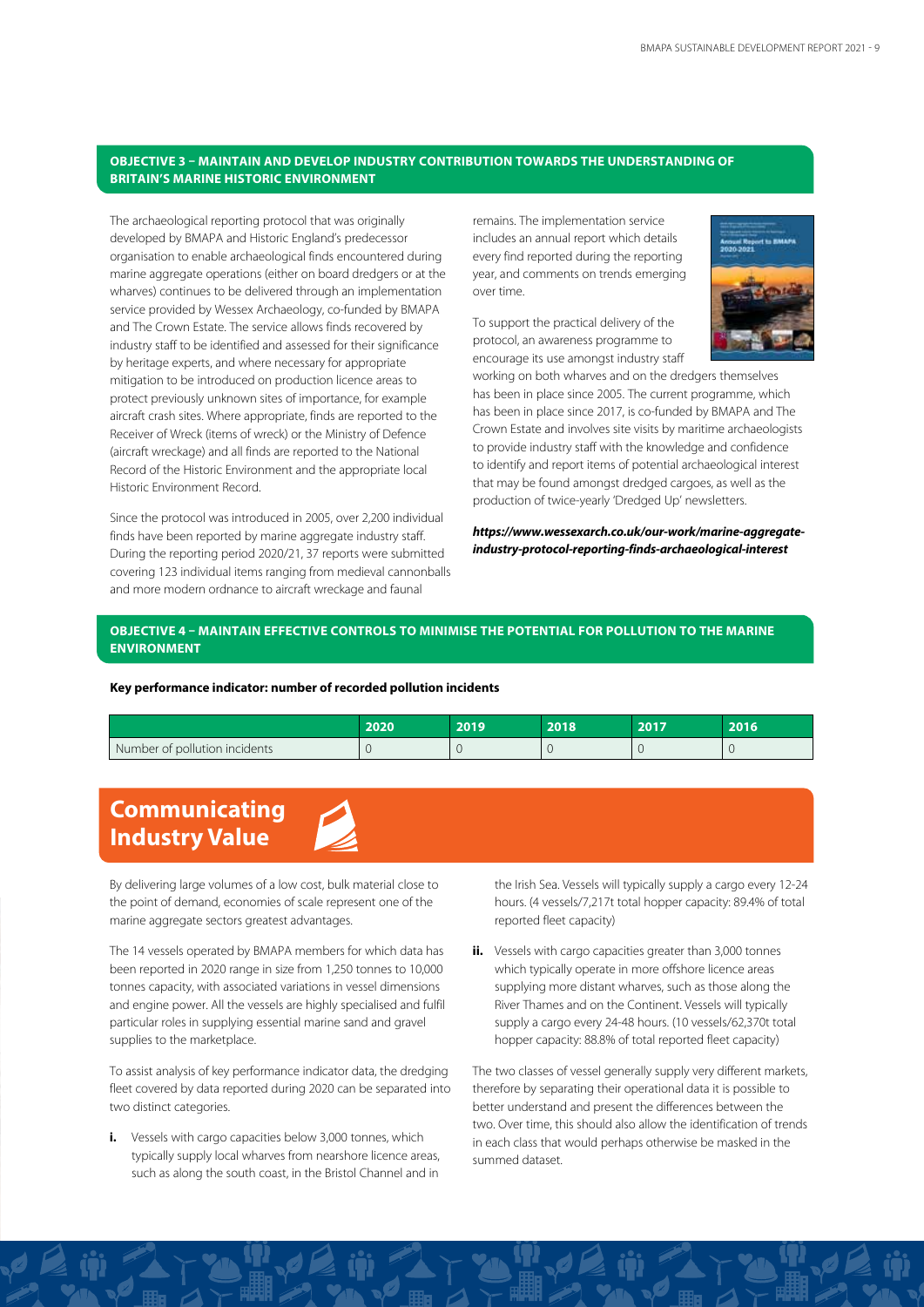#### **RESOURCE USE: OBJECTIVE 1 – MAINTAIN AND IMPROVE PROFITABILITY IN ORDER TO PROVIDE FOR CONTINUING INVESTMENT AND EMPLOYMENT**

#### **Key performance indicator: Annual marine production**

|                    | 2020                                 | % Change  | 2019         | 2018         | 2017         | 2016         |
|--------------------|--------------------------------------|-----------|--------------|--------------|--------------|--------------|
| Production <3,000t | .888.424 t<br>(17% total)            | $-10.0\%$ | 2.097.059 t  | 2,261,403 t  | 2,408,129 t  | 2,859,832 t  |
| Production >3,000t | 8,751,625 t<br>$(83% \text{ total})$ | $-18.5%$  | 10,731,392 t | 10,346,369 t | 11,192,675 t | 10,644,857 t |

#### **RESOURCE USE: OBJECTIVE 3 – MAKE THE MOST EFFICIENT USE OF AVAILABLE LICENSED RESOURCES**

#### **Key performance indicator: Area dredged and hours dredged**

|                       | 2020      | % Change   2019 |           | 2018      | 2017      | 2016      |
|-----------------------|-----------|-----------------|-----------|-----------|-----------|-----------|
| Hours dredged <3,000t | 2.563 hrs | $+8.3%$         | 2.367 hrs | 3.055 hrs | 3.359 hrs | 3.887 hrs |
| Hours dredged >3,000t | 7.060 hrs | $-15.6%$        | 8,364 hrs | 8.742 hrs | 9.711 hrs | 9.431 hrs |

#### **RESOURCE USE: OBJECTIVE 4 – MINIMISE THE SCREENING ACTIVITY IN THE PRODUCTION PROCESS**

#### **Key performance indicator: Tonnes landed per hour dredged**

|                                          | 2020         | % Change   2019 |              | 2018                        | 2017       | 2016                                                |
|------------------------------------------|--------------|-----------------|--------------|-----------------------------|------------|-----------------------------------------------------|
| Tonnes landed/hour dredged<br>$<$ 3.000t | 737 t/hour   | $-16.8%$        | 886 t/hour   | 740 t/hour                  | 717 t/hour | 736 t/hour                                          |
| Tonnes landed/hour dredged<br>>3,000t    | 1,240 t/hour | $-3.4%$         | 1,283 t/hour | 1,184 t/hour   1,153 t/hour |            | $\frac{1.129 \text{ t/hour}}{1.129 \text{ t/hour}}$ |

**CLIMATE CHANGE AND ENERGY: OBJECTIVE 1 – REDUCE THE IMPACT OF ATMOSPHERIC EMISSIONS RELEASED THROUGH THE PRODUCTION AND TRANSPORT PROCESSES**

#### **Key performance indicator: Marine Gas Oil (MGO) consumed per tonne landed**

|           |            | 2020        | % Change | 2019      | 2018      | 2017      | 2016      |
|-----------|------------|-------------|----------|-----------|-----------|-----------|-----------|
| $<$ 3000t | <b>MGO</b> | 2.898 t     | $-10.7%$ | 3.245t    | 3.311t    | 3.555t    | 4.093 t   |
|           | MGO/tonne  | 1.55 kg/t   | $0\%$    | 1.55 kg/t | 1.46 kg/t | 1.48 kg/t | 1.43 kg/t |
| >3000t    | <b>MGO</b> | 22,605 t    | $-9.3\%$ | 24.934 t  | 24.939 t  | 26.104 t  | 25,807 t  |
|           | MGO/tonne  | $2.58$ kg/t | $+11.2%$ | 2.32 kg/t | 2.41 kg/t | 2.33 kg/t | 2.42 kg/t |

#### Key performance indicator: CO<sub>2</sub> emissions

|           |                              | 2020      | % Change | 2019      | 2018      | 2017        | 2016      |
|-----------|------------------------------|-----------|----------|-----------|-----------|-------------|-----------|
| $<$ 3000t | CO <sub>s</sub> emissions    | 9.244 t   | $-10.7%$ | 10.351t   | 10.564 t  | 11.341 $t$  | 13,057 t  |
|           | Kg CO <sub>1</sub> /t landed | 4.90 kg/t | $-0.8%$  | 4.94 kg/t | 4.67 kg/t | $4.71$ kg/t | 4.57 kg/t |
| >3000t    | CO <sub>2</sub> emissions    | 72.111t   | $-4.5%$  | 79.539 t  | 79.556 t  | 83.273 t    | 82,327t   |
|           | Kg CO <sub>1</sub> /t landed | 8.24 kg/t | $+11.2%$ | 7.41 kg/t | 7.69 kg/t | 7.44 kg/t   | 7.73 kg/t |

(The calculation from MGO tonnes to CO<sub>2</sub> tonnes has been made using a conversion factor taken from DEFRA (2008) Guidelines to DEFRA's Greenhouse Gas Conversion Factors for Company Reporting. Department for Environment, Food and Rural Affairs, London. Accessed from: http://www.defra.gov.uk/environment/business/reporting/conversion-factors.htm)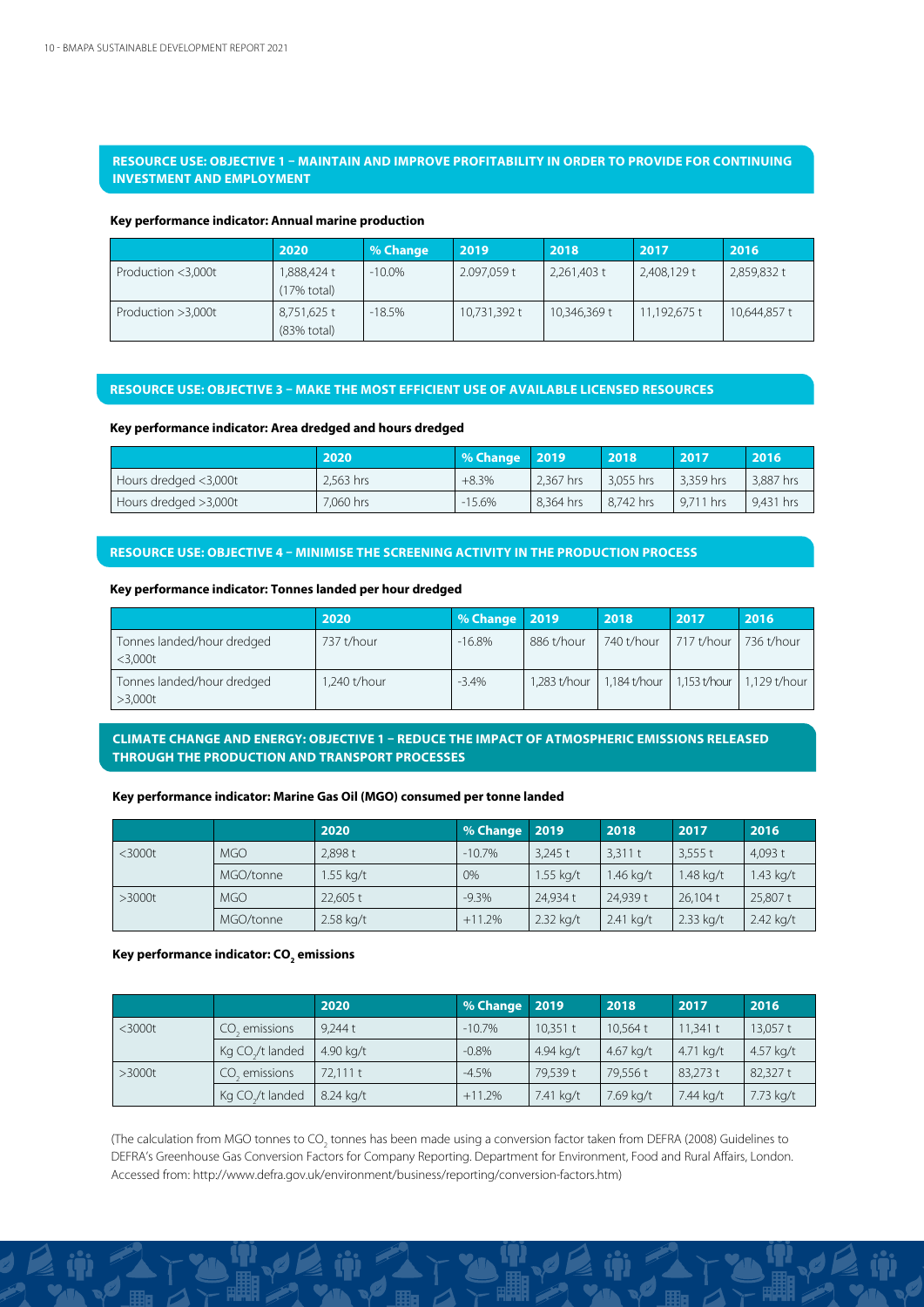#### **CLIMATE CHANGE AND ENERGY: OBJECTIVE 2 – MAXIMISE THE EFFICIENT USE OF THE DREDGING FLEET**

#### **Key performance indicator: tonnes landed per kilometre travelled**

|           |                  | 2020       | % Change | 2019       | 2018       | 2017       | 2016       |
|-----------|------------------|------------|----------|------------|------------|------------|------------|
| $<$ 3000t | Km steamed       | 149.953 km | $-28.5%$ | 209.614 km | 200,767 km | 228.417 km | 243,194 km |
|           | Tonnes landed/km | 12.59 t/km | $+25.9%$ | $10$ t/km  | 11.26 t/km | 10.54 t/km | 11.76 t/km |
| $>3000t$  | Km steamed       | 605.951 km | $-5.4%$  | 744.757 km | 701,636 km | 741,794 km | 758,610 km |
|           | Fonnes landed/km | 14.44 t/km | $+0.2%$  | 14.41 t/km | 14.75 t/km | 15.09 t/km | 14.03 t/km |

# BMAPA MEMBERS AND DREDGING FLEET

| <b>BMAPA Member</b>            | <b>Vessel</b>       | <b>Built</b> | <b>Capacity (cubic metres)</b> | <b>Capacity (tonnes)</b> | <b>Age (end of 2020)</b> |
|--------------------------------|---------------------|--------------|--------------------------------|--------------------------|--------------------------|
| Aggregate Industries           | Al Avocet           | 1988         | 1,019                          | 1,732                    | 31                       |
| Britannia Aggregates           | Britannia Beaver    | 1991         | 2,775                          | 4,800                    | 28                       |
| <b>CEMEX UK Marine</b>         | Reimerswaal         | 2012         | 6,000                          | 10,000                   | 8                        |
|                                | Sand Falcon         | 1998         | 4,832                          | 8,359                    | 21                       |
|                                | Sand Fulmar         | 1998         | 4,000                          | 6,290                    | 21                       |
|                                | Sand Heron          | 1990         | 2,700                          | 4,671                    | 29                       |
|                                | Welsh Piper         | 1987         | 790                            | 1,367                    | 32                       |
| <b>DEME Building Materials</b> | Charlemagne         | 2002         | 5,000                          | 8,650                    | 17                       |
|                                | Victor Horta        | 2011         | 5,000                          | 8,650                    | 10 <sup>°</sup>          |
| Hanson Aggregates Marine       | Arco Avon           | 1986         | 2,890                          | 5,000                    | 33                       |
|                                | Arco Beck           | 1989         | 2,600                          | 4,500                    | 30                       |
|                                | Arco Dart           | 1990         | 700                            | 1,250                    | 29                       |
|                                | Arco Dijk           | 1992         | 5,100                          | 8,800                    | 27                       |
| <b>Tarmac Marine</b>           | City of Cardiff     | 1997         | 1,418                          | 2,300                    | 22                       |
|                                | City of Chichester  | 1997         | 1,418                          | 2,300                    | 22                       |
|                                | City of London      | 1990         | 2,652                          | 4,750                    | 29                       |
|                                | City of Westminster | 1990         | 3,000                          | 5,200                    | 29                       |
|                                |                     |              | Total fleet capacity           | Total fleet capacity     | Average vessel age       |
|                                |                     |              | 51,894 m <sup>3</sup>          | 88,619t                  | 24.6 years               |

Other BMAPA members (as of 31.12.20) who do not operate vessels: Brett Group, Norwest Sand & Ballast Co., Sea Aggregates, Volker Dredging